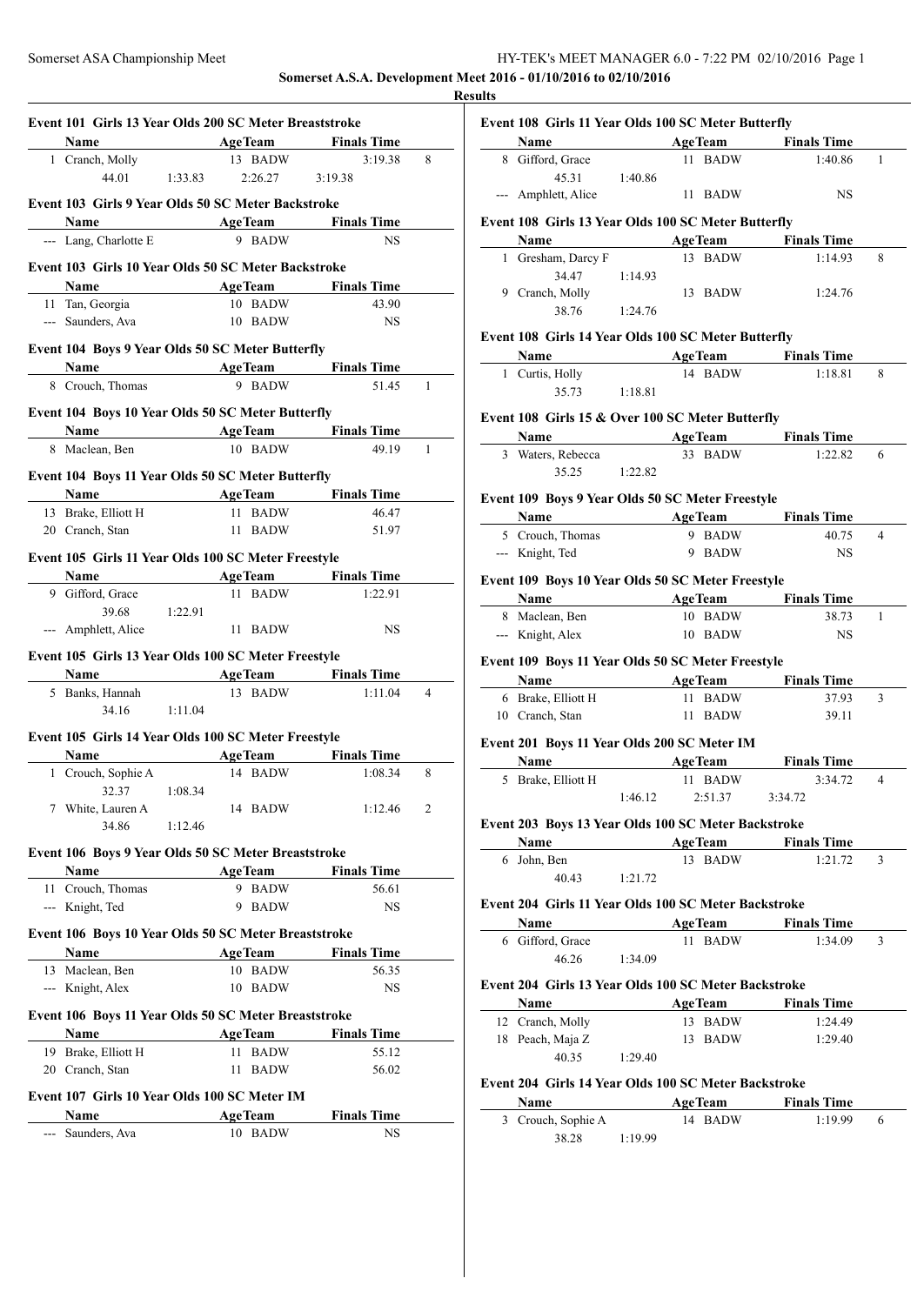# Somerset ASA Championship Meet HY-TEK's MEET MANAGER 6.0 - 7:22 PM 02/10/2016 Page 2 **Somerset A.S.A. Development Meet 2016 - 01/10/2016 to 02/10/2016**

**Result** 

| Event 205 Boys 13 Year Olds 50 SC Meter Breaststroke   |         |                    |                                                                               |                |
|--------------------------------------------------------|---------|--------------------|-------------------------------------------------------------------------------|----------------|
| <b>Name</b>                                            |         | AgeTeam            | <b>Finals Time</b>                                                            |                |
| 3 John, Ben                                            |         | 13 BADW            | 42.23                                                                         | 6              |
| Event 206 Girls 11 Year Olds 100 SC Meter Breaststroke |         |                    |                                                                               |                |
| Name                                                   |         | Age Team           | <b>Finals Time</b>                                                            |                |
| 4 Moore, Emma R                                        |         | 11 BADW            | 1:40.71                                                                       | 5              |
| 47.93                                                  | 1:40.71 |                    |                                                                               |                |
| 6 Gifford, Grace                                       |         | 11 BADW            | 1:41.06                                                                       | 3              |
| 47.48<br>9 Thorpe, Sophia                              | 1:41.06 | 11 BADW            | 1:44.85                                                                       |                |
| 48.60                                                  | 1:44.85 |                    |                                                                               |                |
|                                                        |         |                    |                                                                               |                |
| Event 206 Girls 13 Year Olds 100 SC Meter Breaststroke |         |                    |                                                                               |                |
| Name                                                   |         | AgeTeam            | <b>Finals Time</b>                                                            |                |
| 3 Gresham, Darcy F<br>42.97                            |         | 13 BADW            | 1:29.05                                                                       | 6              |
| 7 Cranch, Molly                                        | 1:29.05 | 13 BADW            | 1:34.99                                                                       | 2              |
| 45.41                                                  | 1:34.99 |                    |                                                                               |                |
|                                                        |         |                    |                                                                               |                |
| Event 207 Boys 13 Year Olds 100 SC Meter Freestyle     |         |                    |                                                                               |                |
| --- John, Ben                                          |         | 13 BADW            | Name AgeTeam Finals Time<br><b>DO</b>                                         |                |
|                                                        |         |                    | 10.4 No contact with wall during turn; turn not made from wall; took stride/s |                |
| 32.76                                                  | DQ      |                    |                                                                               |                |
|                                                        |         |                    |                                                                               |                |
| Event 208 Girls 11 Year Olds 50 SC Meter Freestyle     |         |                    |                                                                               |                |
| Name                                                   |         |                    | AgeTeam Finals Time                                                           |                |
| 11 Gifford, Grace                                      |         | 11 BADW<br>11 BADW | 36.77<br>36.83                                                                |                |
| 13 Amphlett, Alice<br>22 Thorpe, Sophia                |         | 11 BADW            | 38.59                                                                         |                |
|                                                        |         |                    |                                                                               |                |
| Event 208 Girls 13 Year Olds 50 SC Meter Freestyle     |         |                    |                                                                               |                |
| Name                                                   |         |                    | <b>Example 2 Age Team</b> Finals Time                                         |                |
| 6 Cranch, Molly                                        |         | 13 BADW            | 31.56                                                                         | 3              |
| 11 Banks, Hannah                                       |         | 13 BADW            | 32.75                                                                         |                |
| 18 Peach, Maja Z                                       |         | 13 BADW            | 33.98                                                                         |                |
| Event 208 Girls 14 Year Olds 50 SC Meter Freestyle     |         |                    |                                                                               |                |
| Name                                                   |         | AgeTeam            | <b>Finals Time</b>                                                            |                |
| 2 Curtis, Holly                                        |         | 14 BADW            | 30.07                                                                         | 7              |
| 4 Crouch, Sophie A                                     |         | 14 BADW            | 31.80                                                                         | 5              |
| 8 White, Lauren A                                      |         | 14 BADW            | 33.58                                                                         | 1              |
| Event 208 Girls 15 & Over 50 SC Meter Freestyle        |         |                    |                                                                               |                |
| Name                                                   |         | <b>AgeTeam</b>     | <b>Finals Time</b>                                                            |                |
| --- Waters, Rebecca                                    |         | 33 BADW            | NS.                                                                           |                |
| Event 302 Girls 11 Year Olds 200 SC Meter IM           |         |                    |                                                                               |                |
| Name                                                   |         | <b>AgeTeam</b>     | <b>Finals Time</b>                                                            |                |
| --- Gifford, Grace                                     |         | 11 BADW            | NS                                                                            |                |
|                                                        |         |                    |                                                                               |                |
| Event 302 Girls 12 Year Olds 200 SC Meter IM           |         |                    |                                                                               |                |
| Name                                                   |         |                    | <b>Example 2 Age Team</b> Finals Time                                         |                |
| 6 Maclean, Emily L                                     |         | 12 BADW            | 3:11.88                                                                       | 3              |
| 45.10                                                  | 1:30.94 | 2:31.18            | 3:11.88                                                                       |                |
| Event 302 Girls 13 Year Olds 200 SC Meter IM           |         |                    |                                                                               |                |
| Name                                                   |         | <b>AgeTeam</b>     | <b>Finals Time</b>                                                            |                |
| 1 Gresham, Darcy F                                     |         | 13 BADW            | 2:43.36                                                                       | 8              |
|                                                        | 1:17.87 | 2:07.52            | 2:43.36                                                                       |                |
| 35.34                                                  |         |                    | 2:55.78                                                                       | 5              |
| 4 Cranch, Molly                                        |         | 13 BADW            |                                                                               |                |
| 37.62                                                  | 1:23.69 | 2:16.42            | 2:55.78                                                                       |                |
| 5 Banks, Hannah<br>40.14                               | 1:27.87 | 13 BADW<br>2:18.62 | 3:00.40<br>3:00.40                                                            | $\overline{4}$ |

| Event 302 Girls 14 Year Olds 200 SC Meter IM<br><b>AgeTeam</b><br>Name          |                | <b>Finals Time</b>  |   |
|---------------------------------------------------------------------------------|----------------|---------------------|---|
| 1 Nightingale, Menina K 14 BADW                                                 |                | 2:53.67             | 8 |
| 36.86<br>1:22.92                                                                | 2:12.83        | 2:53.67             |   |
| Event 303 Boys 10 Year Olds 50 SC Meter Backstroke                              |                |                     |   |
| Name                                                                            |                | AgeTeam Finals Time |   |
| 10 Maclean, Ben                                                                 | 10 BADW        | 46.62               |   |
| --- Smith, Daniel A                                                             | 10 BADW        | DO                  |   |
| 6.5 Single or double simultaneous arm pull used to initiate turn or not perform |                |                     |   |
| Event 303 Boys 11 Year Olds 50 SC Meter Backstroke                              |                |                     |   |
| Name AgeTeam                                                                    |                | <b>Finals Time</b>  |   |
| 21 Cranch, Stan                                                                 | 11 BADW        | 48.56               |   |
| Event 304 Girls 9 Year Olds 50 SC Meter Breaststroke                            |                |                     |   |
| Name                                                                            | <b>AgeTeam</b> | <b>Finals Time</b>  |   |
| 1 Coppard, Abi                                                                  | 9 BADW         | 49.33               | 8 |
| --- Lang, Charlotte E                                                           | 9 BADW         | NS.                 |   |
| Event 304 Girls 10 Year Olds 50 SC Meter Breaststroke                           |                |                     |   |
| Name                                                                            |                | AgeTeam Finals Time |   |
| 4 Tan, Georgia                                                                  | 10 BADW        | 50.39               | 5 |
| 17 Gillett, Maisie                                                              | 10 BADW        | 53.50               |   |
| --- Jauss, Hannah                                                               | 10 BADW        | DO                  |   |
|                                                                                 |                |                     |   |
| 7.4 Head not breaking surface during each stroke cycle (except after start or t |                |                     |   |
| Event 305 Boys 13 Year Olds 100 SC Meter Breaststroke                           |                |                     |   |
| Name                                                                            |                | AgeTeam Finals Time |   |

# **Event 306 Girls 9 Year Olds 50 SC Meter Butterfly**

| <b>Name</b>      | <b>AgeTeam</b>                                             | <b>Finals Time</b> |  |
|------------------|------------------------------------------------------------|--------------------|--|
| --- Coppard, Abi | 9 BADW                                                     | DO                 |  |
|                  | 8.3 Breaststroke kick used (legal in Masters Competitions) |                    |  |

# **Event 306 Girls 10 Year Olds 50 SC Meter Butterfly**

| <b>Name</b>       | <b>AgeTeam</b> | <b>Finals Time</b> |
|-------------------|----------------|--------------------|
| 8 Lindsley, Eva M | 10 BADW        | 47.07              |
| 9 Saunders, Ava   | 10 BADW        | 47.22              |

## **Event 307 Boys 10 Year Olds 100 SC Meter IM**

| <b>Name</b>        | <b>AgeTeam</b>                             | <b>Finals Time</b> |  |
|--------------------|--------------------------------------------|--------------------|--|
| 12 Smith, Daniel A | 10                                         | BADW<br>1:49.60    |  |
| 51.38              | 1:49.60                                    |                    |  |
| --- Maclean, Ben   | 10.                                        | BADW<br>DO         |  |
|                    | 4.4 Starting before starting signal - misc |                    |  |
| 48.60              | DO                                         |                    |  |
|                    |                                            |                    |  |

#### **Event 307 Boys 11 Year Olds 100 SC Meter IM**

| <b>Name</b>                                                       | <b>AgeTeam</b> | <b>Finals Time</b> |
|-------------------------------------------------------------------|----------------|--------------------|
| 18 Cranch, Stan                                                   | BADW           | 1:44.20            |
| 49.52<br>1:44.20                                                  |                |                    |
| --- Stephens, Harrison J                                          | BADW<br>11.    | <b>NS</b>          |
| Event 308 Boys 12 Year Olds 100 SC Meter Butterfly<br><b>Name</b> | <b>AgeTeam</b> | <b>Finals Time</b> |

| 3 Smith, Oliver J |         | 12 RADW | 1:31.74 |  |
|-------------------|---------|---------|---------|--|
| 42.48             | 1:31.74 |         |         |  |

## **Event 309 Girls 9 Year Olds 50 SC Meter Freestyle**

| Name           | <b>AgeTeam</b> | <b>Finals Time</b> |  |
|----------------|----------------|--------------------|--|
| 9 Coppard, Abi | 9 RADW         | 44.04              |  |